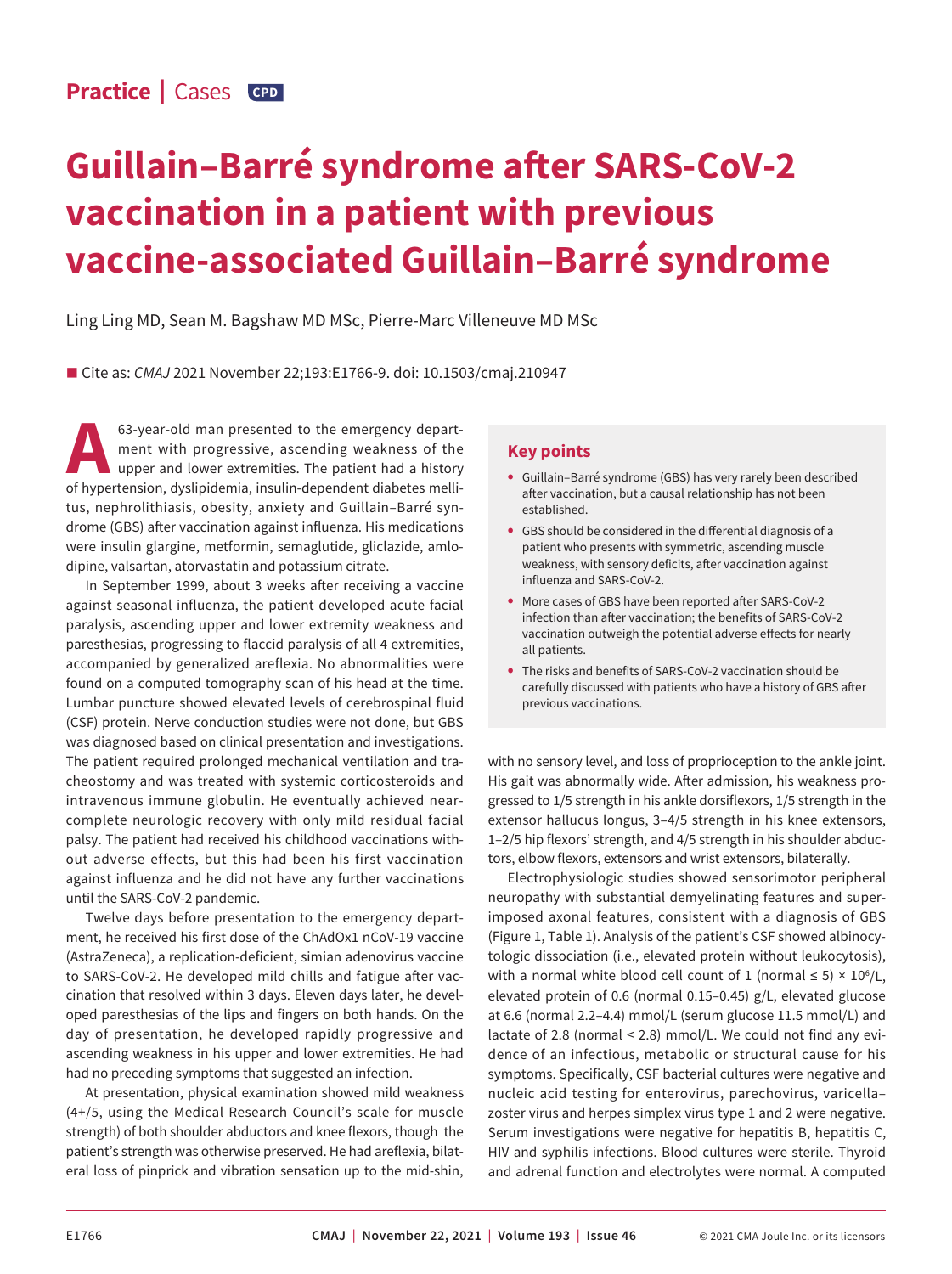#### **A Motor**



**Figure 1:** Waveforms from (A) motor and (B) sensory nerve conduction studies of a 63-year-old man with Guillain–Barré syndrome (GBS). These nerve conduction studies are compatible with GBS, with both axonal and demyelinating features, as shown by decreased velocity and decreased amplitude. The motor deficit was most pronounced in the left fibular (peroneal) and tibial nerves, as shown by the complete lack of conduction. A severe sensory deficit was also present in the sensory nerves studied. Note: Abv = above, AHB = abductor hallucis brevis, ADM = abductor digiti minimi, APB = abductor pollicis brevis, Bel = below, EDB = extensor digitorum brevis, mA = milliamps, ms/Div = millisecond per division, mV/Div = millivolt/division,  $NCS$ + = nerve conduction study,  $\mu$ s = microseconds.

20 µV/Div 1 ms/Div 20 µV/Div 1 ms/Div 20 µV/Div 1 ms/Div

tomography scan of the patient's head did not show any acute abnormality, though we observed background small vessel ischemic disease. Magnetic resonance imaging of the cervical spine showed a normal cervical spinal cord. Antihuman neuronal ganglioside serology is not routinely performed in our centre in typical cases of GBS, and was not done.

We initially treated the patient with intravenous immune globulin. However, as his motor weakness and vital capacity deteriorated, we subsequently performed therapeutic plasma exchange. In addition to usual supportive management, the patient required 3 days of noninvasive mechanical ventilation, but never received invasive mechanical ventilation.

Three months after presentation, our patient's motor function had improved substantially. He had persistent mild weakness (4/5) in his hands and proximal and distal lower extremities, areflexia, abnormal light touch, and pinprick and vibration sensation.

The Clinical Immunology and Allergy consult service indicated that no in vitro test was available to definitively identify any trigger for an episode of GBS. The temporal relation between vaccination and onset of symptoms 12 days later was expected, as GBS is not an immunoglobulin (Ig) E-mediated process like anaphylaxis.

We suggested that the patient avoid future doses of the ChAdOx1 nCoV-19 vaccine. Little evidence exists to guide a recommendation for this patient regarding the safety of SARS-CoV-2 vaccines that do not use a viral vector.

## **Discussion**

Guillain–Barré syndrome is an immunologically mediated, inflammatory, demyelinating polyneuropathy. We describe a 63-year-old man who developed GBS about 12 days after receiving his first dose of the ChAdOx1 nCoV-19 vaccine. He had had a previous episode of GBS that presented 3 weeks after receiving seasonal influenza vaccination in 1999.

Guillain–Barré syndrome is thought to be caused by antibody- (IgG) and immune cell–mediated (T-cell, macrophage) destruction of the myelin and axonal membranes of peripheral neurons. An event such as infection, use of medication (e.g., immune checkpoint inhibitor), vaccination or surgery usually precedes the syndrome. Although there is no consensus definition of vaccine-associated GBS, vaccination is considered relevant if received up to 4 weeks before onset of symptoms.<sup>1</sup> However, whether vaccination is truly a trigger for GBS remains uncertain. A meta-analysis of 39 studies found an increased relative risk of 1.41 (95% confidence interval [CI] 1.20–1.66) of GBS after influenza vaccination,<sup>2</sup> but this was not found in a subsequent large, singlecountry, retrospective study of GBS onset within 180 days after vaccination.3

Infection with SARS-CoV-2 has been reported to precede GBS; 73 cases were reported in 1 study.<sup>4</sup> We found several case reports of GBS occurring after SARS-CoV-2 vaccination, relating to both the ChAdOx1 nCoV-19 (AstraZeneca) and BNT 162b2 (Pfizer) vaccines.<sup>5-8</sup>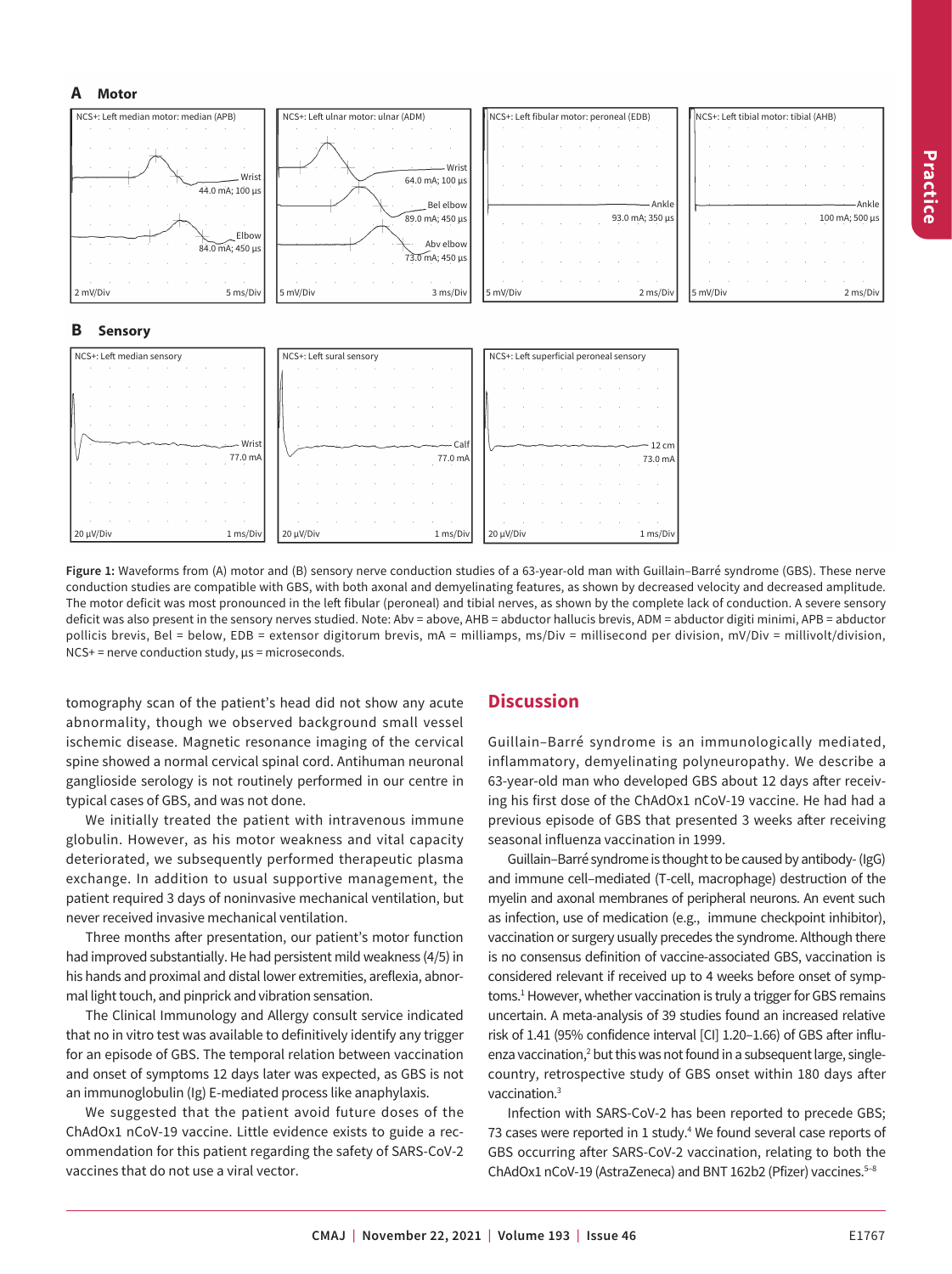#### **Table 1: Nerve conduction studies from a 63-year-old man with Guillain–Barré syndrome\***

| <b>Sites</b>                   | Latency, ms          | Amplitude, mV       | Negative area,<br>$ms*mv$              | <b>Minimum F-wave</b><br>latency, ms | Distance, cm   | CV, m/s   |
|--------------------------------|----------------------|---------------------|----------------------------------------|--------------------------------------|----------------|-----------|
| <b>Motor sites</b>             |                      |                     |                                        |                                      |                |           |
| Left median (APB)              |                      |                     |                                        |                                      |                |           |
| Wrist                          | 14.9                 | 2.3                 | 13.7                                   | <b>NR</b>                            | $\overline{7}$ |           |
| Elbow                          | 20.4                 | 1.67                | 11.5                                   |                                      | 23             | 42        |
| Left ulnar (ADM)               |                      |                     |                                        |                                      |                |           |
| Wrist                          | 3.6                  | 6.4                 | 23.5                                   | 37.6                                 | 6              |           |
| Below elbow                    | 8.3                  | 5.0                 | 21.8                                   |                                      | 27             | 57        |
| Above elbow                    | 11.4                 | 4.8                 | 21.5                                   |                                      | 11             | 35        |
| Left radial (EIP)              |                      |                     |                                        |                                      |                |           |
| Forearm                        | 2.9                  | 5.4                 | 26.9                                   |                                      | 8              |           |
| Upper arm                      | 8.9                  | 3.8                 | 17.9                                   |                                      | 26             | 43        |
| Axilla                         | 9.1                  | 2.1                 | 10.2                                   |                                      |                |           |
| Wrist                          |                      |                     |                                        | <b>NR</b>                            |                |           |
| Left fibular (EDB)             |                      |                     |                                        |                                      |                |           |
| Ankle                          | <b>NR</b>            | <b>NR</b>           | <b>NR</b>                              |                                      | 9              |           |
| Left fibular (tibial anterior) |                      |                     |                                        |                                      |                |           |
| Fibular head                   | 4.5                  | 3.8                 | 24.4                                   |                                      |                |           |
| Popliteal fossa                | 7.5                  | 3.8                 |                                        |                                      | 10             | 33        |
| Left tibial (AHB)              |                      |                     |                                        |                                      |                |           |
| Ankle                          | <b>NR</b>            | <b>NR</b>           | <b>NR</b>                              |                                      |                |           |
| Left facial (nasalis)          |                      |                     |                                        |                                      |                |           |
| Mastoid                        | 5.4                  | 0.63                | 3.0                                    |                                      |                |           |
|                                | Onset<br>latency, ms | Peak latency,<br>ms | Amplitude of<br>onset<br>potential, µV | Negative area,<br>ms*µV              | Distance, cm   | CV, m/s   |
| <b>Sensory sites</b>           |                      |                     |                                        |                                      |                |           |
| Left median                    |                      |                     |                                        |                                      |                |           |
| Wrist-digit II                 | <b>NR</b>            | <b>NR</b>           | NR                                     | <b>NR</b>                            | 14             | <b>NR</b> |
| Left ulnar                     |                      |                     |                                        |                                      |                |           |
| Wrist-digit V                  | <b>NR</b>            | <b>NR</b>           | <b>NR</b>                              | <b>NR</b>                            | 12             | <b>NR</b> |
| Left sural                     |                      |                     |                                        |                                      |                |           |
| Calf-latency mall              | <b>NR</b>            | <b>NR</b>           | <b>NR</b>                              | <b>NR</b>                            | 14             | <b>NR</b> |
| Left superficial peroneal      |                      |                     |                                        |                                      |                |           |
| 12 cm AMM                      | <b>NR</b>            | <b>NR</b>           | <b>NR</b>                              | <b>NR</b>                            | 12             | <b>NR</b> |

Note: ADM = abductor digiti minimi, AHB = abductor hallucis brevis, AMM = anterior medial malleolar, APB = abductor pollicis brevis, CV = conduction velocity, EDB = extensor digitorum brevis, EIP = extensor indicis proprius, NR = no response.

\*Latency is the time it takes for the impulse to generate a response. In demyelination, this is prolonged, as shown in the latency times for the wrist (normal < 2.2 ms) and elbow (normal < 4.4 ms) of the left median APB, and at the wrist of the left ulnar ADM (normal < 2.2 ms). F-wave is a measure of motor conduction time of the entire nerve. In demyelination, this is prolonged, as shown in the left ulnar ADM.

Previous case reports have estimated the risk of recurrent GBS at  $1\%$ –6%, $9$  compared with an estimated incidence of 1.11 cases per 100 000 person-years<sup>1</sup> in the general population. Therefore, the likelihood of coincidentally developing GBS shortly after vaccination is higher in someone who has a previous history of GBS than someone who does not. In a survey, 126 patients with previous GBS received a vaccine against

influenza and none reported recurrence of symptoms.<sup>10</sup> Pritchard and colleagues found that in 29 patients who had a vaccine within 6 weeks before an initial diagnosis of GBS, 2 (6.9%, 95% CI 0.85%–22.8%) had recurrence of generally mild symptoms after a subsequent unrelated vaccine.<sup>11</sup> These results were based on patient survey and confirmation of recurrent GBS was not documented.